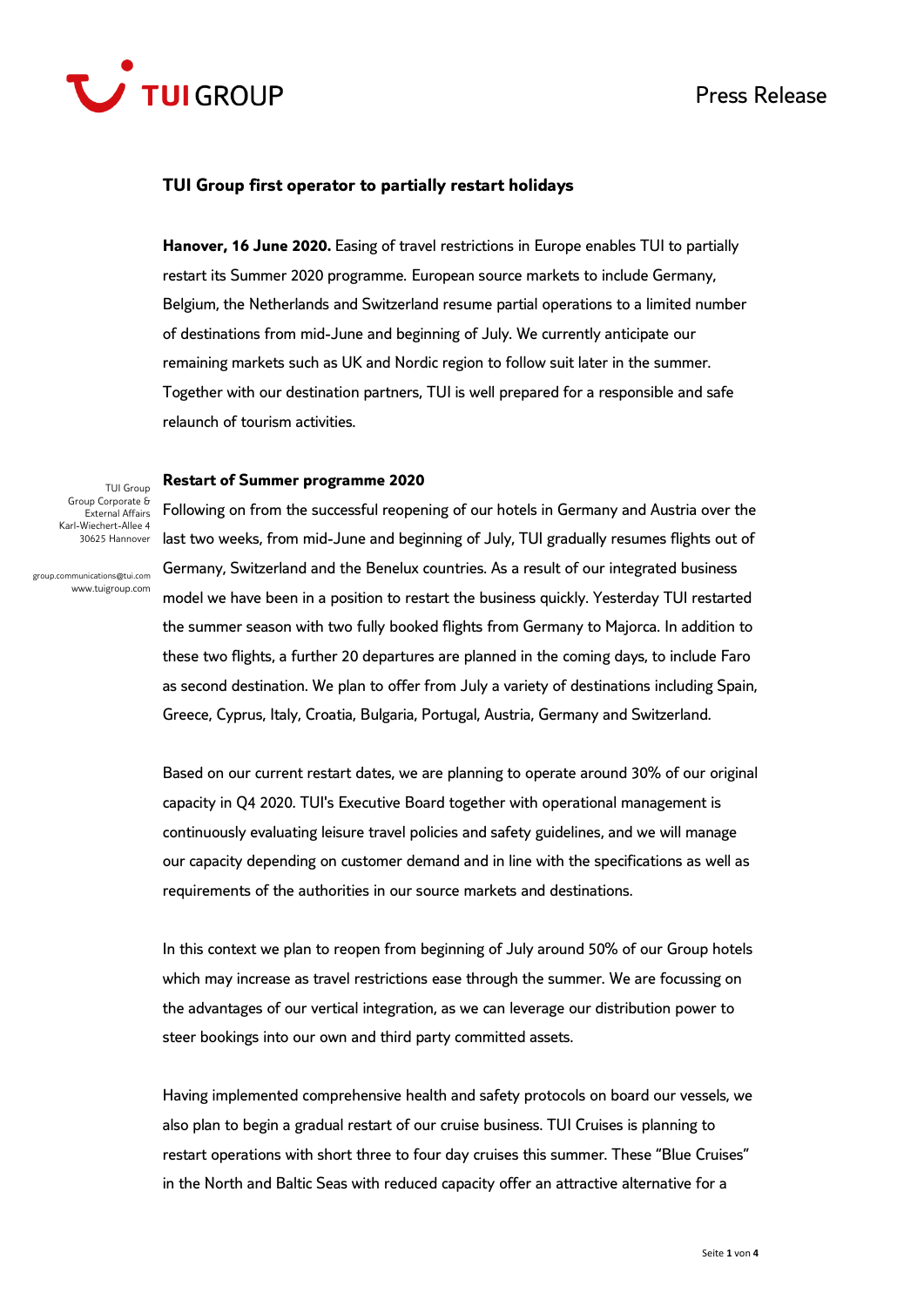

summer holiday in Germany. Subject to the opening of further ports, TUI Cruises is planning additional longer routes as a next step. Hapag-Lloyd Cruises also plans to return to service in the summer. We expect Marella to follow suit later in the summer in line with easing of UK guidelines.

### **Bookings development<sup>1</sup>**

Our summer booking position is currently around 25% sold and ASP is up 14%, supporting the restart of our business operations.

TUI Group Group Corporate & External Affairs Karl-Wiechert-Allee 4 30625 Hannover

Since the suspension of our programme in mid-March, online enquiries have indicated that holidays remain important to our customers and we have seen our customers committing for future seasons. Following the recent easing of travel restrictions in Europe, we have seen a notable increase in bookings<sup>2</sup> for our summer holidays over the last week with Germany and Belgium seeing strong recovery week on week.

group.communications@tui.com www.tuigroup.com

> Additionally, Winter 2020/21 bookings for UK are up 6% with ASP up 5% but remain early in the booking cycle. Summer 2021 continues to look promising.

We anticipate a partial restart of our operations to result in an immediate working capital inflow and to be able to operate those with a positive contribution towards cash fixed costs.

Further source markets and destinations will reopen as government restrictions across Europe or worldwide are lifted. We continue to work through different demand scenarios as we move through the current summer and upcoming seasons. Our next planned update is scheduled for 13 August when we will report our FY20 Q3 results.

The safety, health and wellbeing of both guests and colleagues remain para-mount and we are working intensively alongside both governments of the source markets and destinations to prepare our operations for safe travel. The safety of our guests and colleagues will not be compromised. At every step of the journey we will offer a holiday experience that is both responsible and as relaxed as possible for our guests.

 $\ddot{\phantom{a}}$ **<sup>1</sup>** These statistics are up to 7 June 2020, shown on a constant currency basis and relate to all customers whether risk or nonrisk

² Gross bookings basis excluding cancellations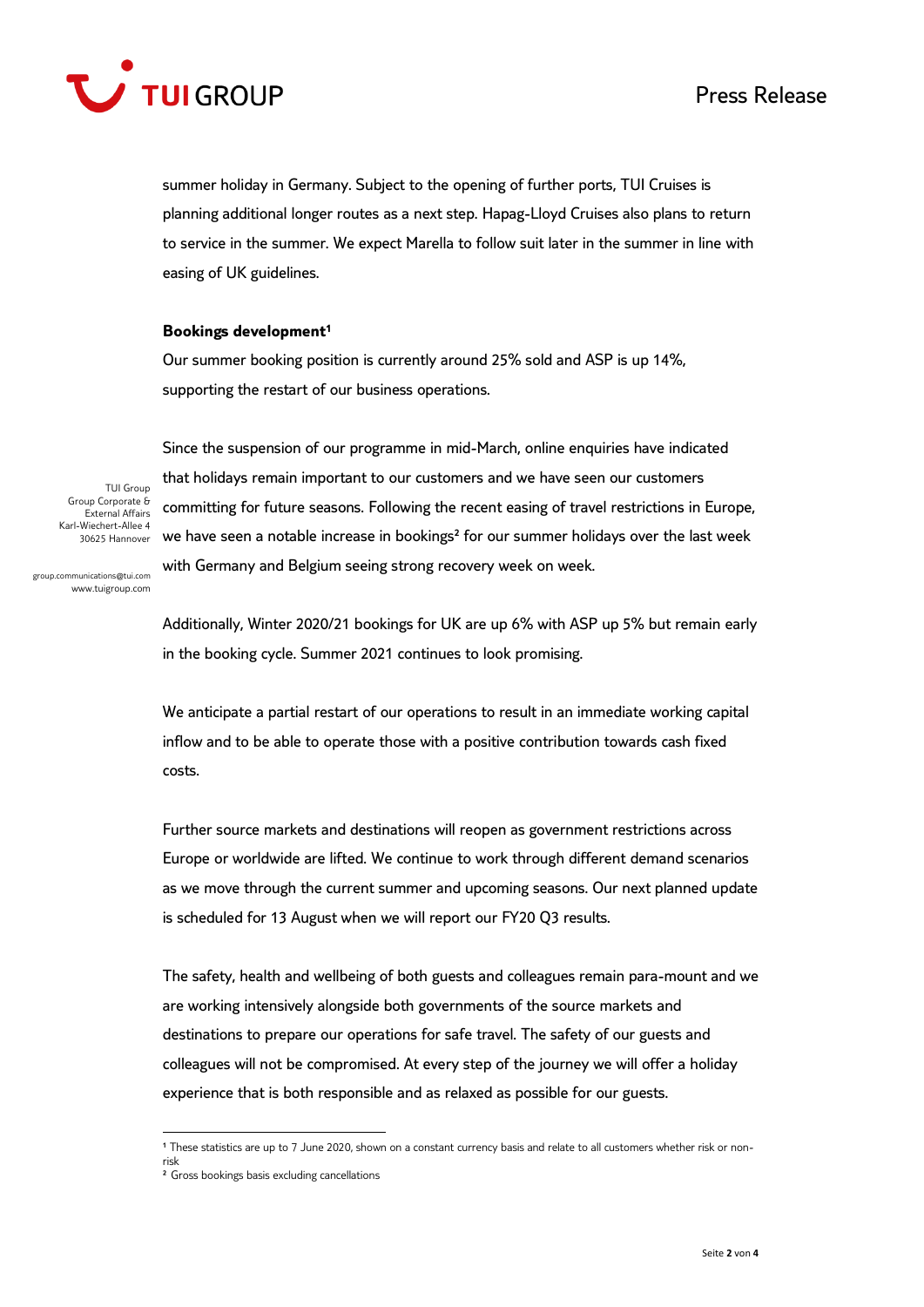

Examples of the safety protocols we will operate across our value chain include:

## **Flights**

- Staggered boarding in small groups
- Customers and crew will be required to wear face masks on board our aircraft
- Optional pre-order of food and beverages
- Cashless payments on board flights
- Additionally, our modern aircraft fleet are already installed with high efficiency particulate air (HEPA) filter systems on board with vertical air flow providing fresh air quality during flight

Group Corporate & External Affairs Karl-Wiechert-Allee 4 30625 Hannover

group.communications@tui.com www.tuigroup.com

TUI Group

### **Hotels & Resorts**

Launching a ten-point plan for our hotel operations and partners of which includes:

- Increased hygiene and cleaning standards in all our hotels and training of staff by independent auditors
- In a few countries, local regulations will allow self-service buffets for certain items (e.g. packaged food and beverages)
- Increased outdoor seating to be prioritised
- Alternative entertainment and sports programme avoiding close contact

# **Cruises**

- Increased hygiene standards on board
- Health questionnaires, pre-boarding screening (for both crew and guests, e.g. temperature scan, staggered boarding)
- Max of ten in kids' clubs
- Limited number of guests in theatres, spa and gym
- No self-service restaurants

### **Destination Experiences**

- Digital updates to customers to ensure smooth meet & greet on arrival
- Increased hygiene procedures on board transfer buses and increased offering of private transfers
- Increased availability of outdoor activities, smaller groups and private tours